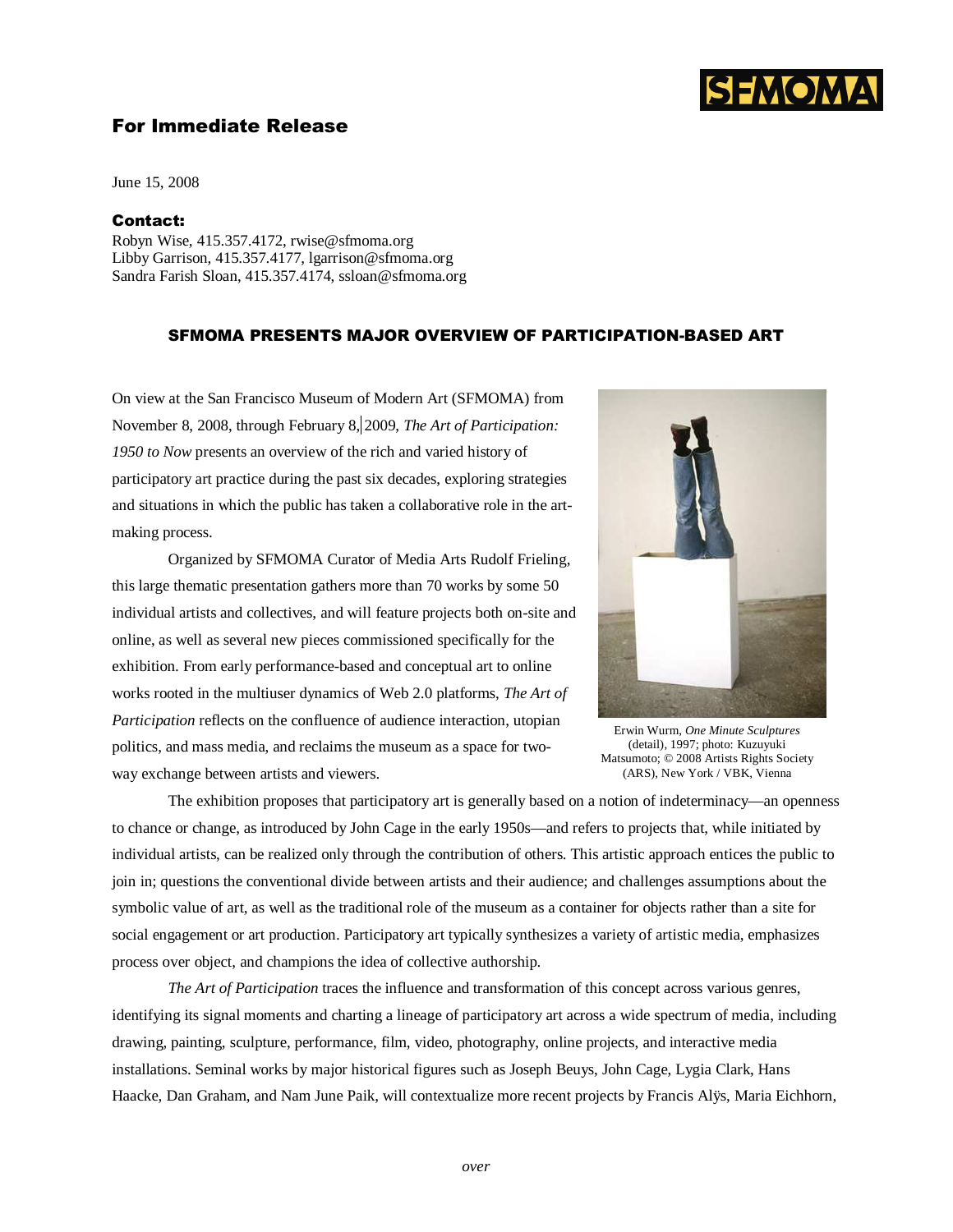Jochen Gerz, Felix Gonzalez-Torres, Lynn Hershman Leeson, and Erwin Wurm, among others, linking key aspects of contemporary participatory practice to their historical precedents.

 "For decades, artists have played a major part in anticipating the social implications of the ongoing revolution in communications media, critically studying forms of interactivity, exchange, and participation that are increasingly commonplace," states Frieling. "As emblems of the Internet mindset—browsing, sharing, collecting, producing—begin to infuse all areas of society, this timely project establishes a big-picture narrative that connects significant points in art history to widespread conditions of contemporary life, and considers the important role that new-media art, in particular, has played in shaping contemporary art as a whole."

*The Art of Participation* will be presented thematically, highlighting significant groupings around common threads: indeterminacy, conceptualism, performance, location, authority, public dialogue, utopian ideals, and social sculpture, among others. In assessing participation's impact on contemporary art, the exhibition will also touch upon its limits and pitfalls, such as the implications that arise when viewers are puzzled or simply refuse to participate.

Representing a pivotal moment in the historical beginnings of participatory art, John Cage's score entitled *4'33"* (1952) offers notation for a musical composition of complete silence, to be played for the duration of four minutes and 33 seconds. Without instrumentation, the score—performed daily in the gallery—highlights ambient sounds in the physical environment and those made by the audience. Another early work, Hans Haacke's *News*  (1969/2008), features a printer connected to a live newsfeed that, in light of today's ubiquitous news access, somewhat anachronistically spews heaps of paper onto the floor as the stories pour in; visitors are welcome to pick up portions to read. Growing as a sculpture over time, the work brings the news and by extension the larger world into the gallery, a space normally reserved for the "reading" of art. Other key historical works include Allan Kaprow's *Hello,* an excerpt from *The Medium Is the Medium* (1969); Nam June Paik's *Participation TV* (1963/1998); and several important Fluxus works, including George Brecht's *Water Yam* (1963), a boxed collection of various cards, documents, and instructions.

Works that address conceptualism and co-authorship include a selection of performative sculptures, among them Erwin Wurm's *One Minute Sculptures* (2007/2008), which present a number of ordinary items—a refrigerator, plastic bottles, tennis balls—arranged in the gallery. While the display might suggest the idea of traditional sculpture, the objects are only virtual sculptures embodied in corresponding instructional drawings, provided so that the viewer may use them to enact a series of short poses and scenarios. Felix Gonzalez-Torres's *"Untitled"*  (1992/1993), comprises mass-produced prints for viewers to pick up and take home. By offering these giveaways without dictating what is to be done with them, the artist has enabled a future life for his artwork beyond the gallery, questioning the uniqueness of the art object and rethinking the museum as a place of production and distribution. Additional works related to this theme include Tom Marioni's *The Act of Drinking Beer with Friends Is the Highest Form of Art* (1970–2008), a site-specific installation with a functioning bar; Dan Graham's *Schema of a Set of Pages*  (1966), a schematic poem meant to generate further texts; and Stephen Willats's *A Moment of Action* (1974), which asks viewers to complete a questionnaire about a series of photographs.

Joseph Beuys's concept of social sculpture—one of his chief theories regarding the cultural and political functions of art—is based on a belief in the artistic potential of every member of society and art's ability to bring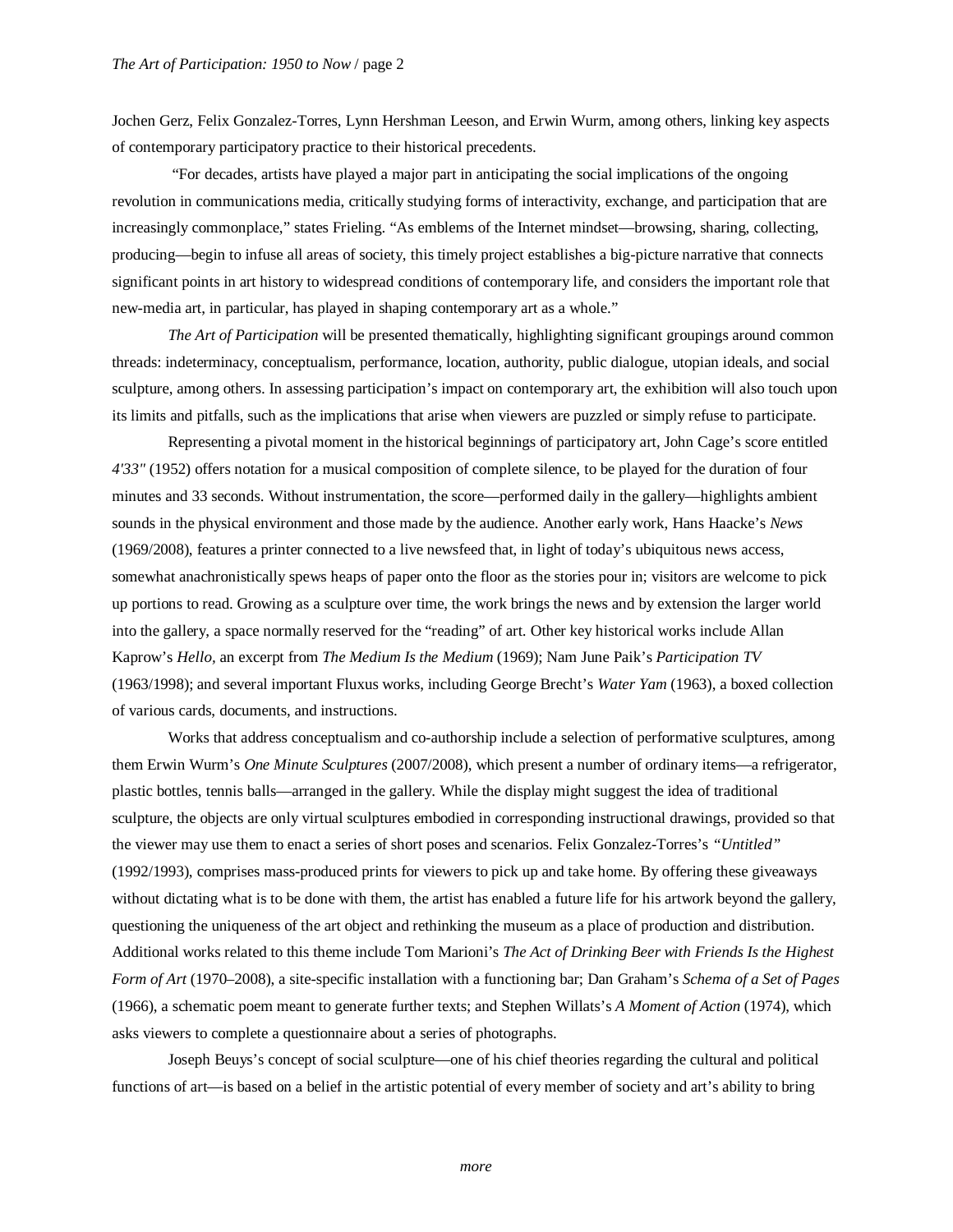about revolutionary change. In a compelling nine-minute speech that was part of a live international satellite telecast from *Documenta 6* in 1977, the artist expounds on his utopian theory that art "would no longer refer exclusively to the specialists within the modern art world, but extend to the whole work of humanity." A more recent take on political conditions that frame participation is Francis Alÿs's street action in Mexico City entitled *Re-enactments* (2001), which records on video the artist's self-imposed directive to "walk as far as you can while holding a 9mm Beretta in your right hand" until the inevitable dramatic conclusion—his arrest—fifteen minutes later. After the initial filming, Alÿs convinced police officers to allow him to repeat the action, including the arrest and interactions of passersby, as a staged performance for the camera. The resulting work projects both the original documentation and the reenactment. Other performance documents of encounters between artist and public include Abramović/Ulay's *Imponderabilia* (1977), staged in a museum setting, and VALIE EXPORT's *TAPP- und TASTKINO* (TAP and TOUCH CINEMA) (1968), staged outside the institution. Gallery visitors can also physically experience a number of sensorial works by Lygia Clark, including *Diálogo: Óculos* (Dialogue: Goggles) (1968/2008).

The idea of participation in art today, however, is perhaps most radically conceived as an invitation to the viewer to not only contribute to but actually create the work, emphasizing artmaking as public dialogue. Marking its U.S. debut, Rafael Lozano-Hemmer's interactive sound installation *Microphones* (2008), records visitors' speech into standing microphones and plays back previous recordings, building an archive of utterances over the course of the exhibition. Another highlight, Jochen Gerz's *The Gift* (2000/2008), creates a fully functioning photo lab in the gallery, inviting Bay Area denizens to have a portrait taken in the museum. In exchange, each participant is given a framed portrait of someone else at the end of the exhibition, and then asked to submit documentation of the work on display in his or her own home. *1st Public White Cube* (2001/2008), by Blank & Jeron and Gerrit Gohlke, takes place both online and on-site in a series of eBay auctions. Participants will bid not for ownership of the works on display (created by guest artists selected by Blank & Jeron), but for the right to alter and reinstall them according to their own proposal.

The exhibition also includes a selection of pieces that redefine notions of location and site-specificity, among them *Ant Farm Media Van v.08* (*Time Capsule*) (2008), an SFMOMA commission for the exhibition that reimagines a landmark project by members of the groundbreaking San Francisco-based collective known as Ant Farm. *Hole-in-Space* (1980/2008), a large-scale video installation by Kit Galloway and Sherrie Rabinowitz, presents here for the first time complete original footage from the artists' live telecommunication event in 1980, which used satellite technology to connect street pedestrians in Los Angeles with their counterparts in New York, allowing them to suddenly see and speak to each other in real time. Another highlight is Lynn Hershman Leeson's *Life²* (2006– present), which revisits the artist's public installation *The Dante Hotel* (1973–74). Originally presented in a real hotel room in San Francisco, it is now reconfigured as an experiential archive in the virtual world of Second Life, where visitors will be able to convene and interact in real time.

Perhaps most importantly, *The Art of Participation,* as a reflection of our contemporary media society, will change form and content as more and more visitors contribute—on-site and online—and in so doing, it will explore the role of active engagement between artists, the public, and the museum. In recent years SFMOMA has built a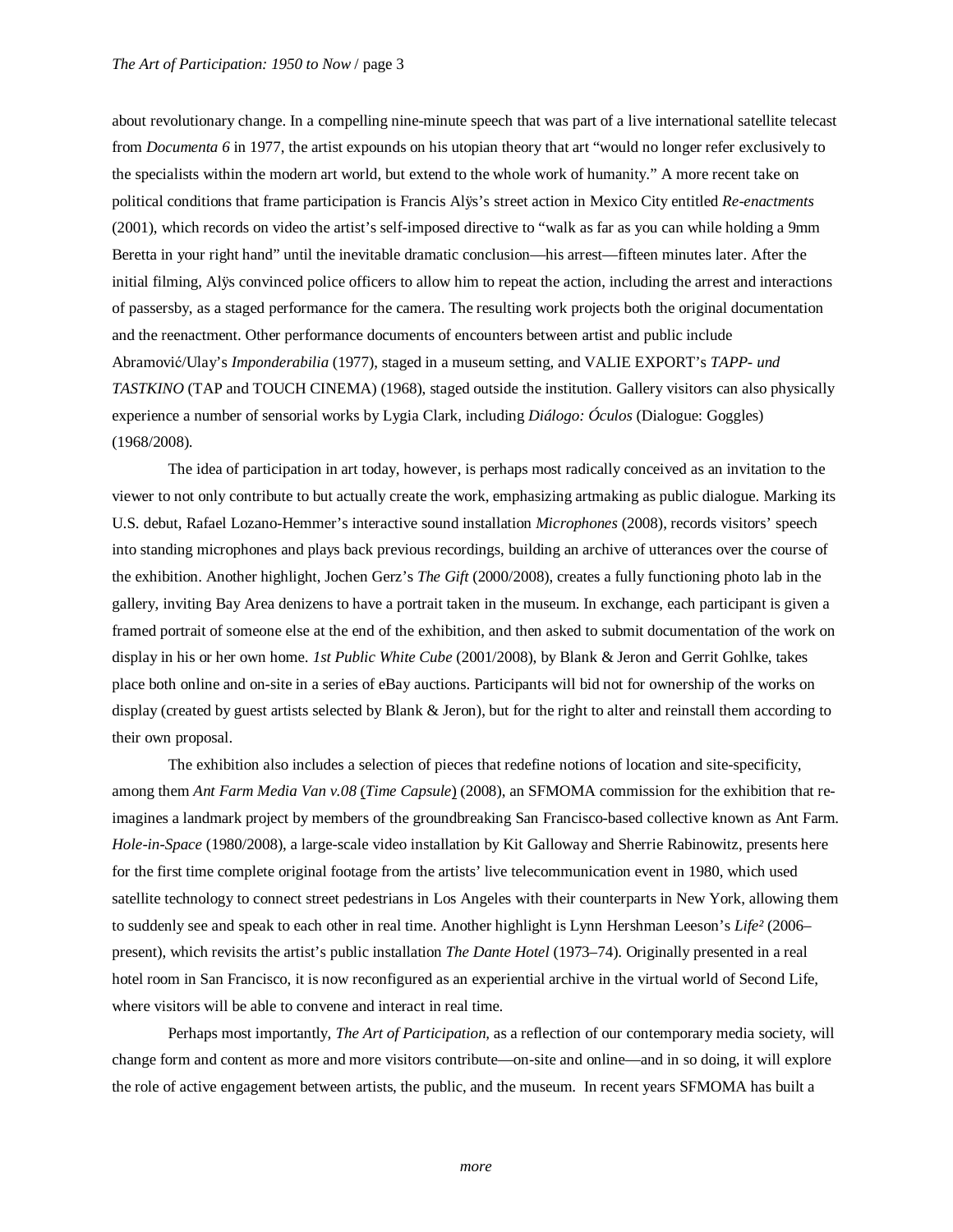reputation as a pioneer in exploring how new technologies transform contemporary culture with exhibitions such as *Public Information* (1995) and *010101: Art in Technological Times* (2001). *The Art of Participation* furthers this field of study, in part by addressing the impact of technological culture on how a museum defines its notion of public engagement.

According to Frieling, "San Francisco is perhaps one of the most fitting places in the world to present an up-to-the-minute genealogy of participation-based art because of its legacy of experimental art forms of the 1960s and, more recently, its proximity to Silicon Valley. Technological innovation has always changed art—not only by providing artists with new tools, but also by provoking critical analysis or resistance to technology's utopian promise."

SFMOMA, in association with Thames & Hudson, will publish a 224-page, fully illustrated exhibition catalogue featuring original essays by Robert Atkins, Rudolf Frieling, Boris Groys, and Lev Manovich. Available at the SFMOMA MuseumStore and bookstores worldwide in November 2008, the publication introduces work by all of the artists in the exhibition, with reproductions of significant projects by other major figures—from Hélio Oiticica, Joan Jonas, and Gordon Matta-Clark to Komar & Melamid and Gabriel Orozco—rounding out the overview. SFMOMA will also produce a companion volume—a small print-on-demand paperback, to be released after the exhibition closes—reflecting the participatory aspects of the show by collecting texts, visuals, and other content contributed by artists and visitors.

In conjunction with *The Art of Participation*, SFMOMA's Education Department will present a full range of public programs, including lectures, symposia, screenings, live performances, and docent tours. The museum has commissioned the architectural group Freecell to design a special venue in the museum's Koret Visitor Education Center to house events as well as computer kiosks dedicated to online projects in the exhibition. A cell phone audio tour will allow visitors to record their own feedback to the exhibition, becoming yet another opportunity for interaction and a valuable channel through which SFMOMA will document audience participation.

#### Complete List of Featured Artists

Abramović/Ulay; Vito Acconci; Francis Alÿs; Chip Lord, Curtis Schreier and Bruce Tomb (former members of Ant Farm); John Baldessari; Joseph Beuys; Blank & Jeron and Gerrit Gohlke; George Brecht; Jonah Brucker-Cohen and Mike Bennett; John Cage; c a l c and Johannes Gees; Janet Cardiff; Lygia Clark; Minerva Cuevas; Maria Eichhorn; VALIE EXPORT; Harrell Fletcher and Jon Rubin; Fluxus Collective; Jochen Gerz; Kit Galloway and Sherrie Rabinowitz; Matthias Gommel; Felix Gonzalez-Torres; Dan Graham; Hans Haacke; Lynn Hershman Leeson; Nam June Paik; Allan Kaprow; Henning Lohner and Van Carlson; Rafael Lozano-Hemmer; Tom Marioni; MTAA (M.River and T.Whid Art Associates); Antoni Muntadas; Yoko Ono; Dan Phiffer and Mushon Zer-Aviv; Raqs Media Collective; Robert Rauschenberg; Warren Sack; Mieko Shiomi; Torolab; Wolf Vostell; Andy Warhol; Stephen Willats; and Erwin Wurm.

*The Art of Participation: 1950 to Now* is organized by the San Francisco Museum of Modern Art. The exhibition is generously funded by the James Irvine Foundation and SFMOMA's Collectors Forum. Additional support is provided by Goethe-Institut San Francisco.

\* \* \*

**Museum hours:** Open daily (except Wednesdays): 11 a.m. to 5:45 p.m.; open late Thursdays, until 8:45 p.m. Summer hours (Memorial Day to Labor Day): Open at 10 a.m. Closed Wednesdays and the following public holidays: New Year's Day, Fourth of July, Thanksgiving, Christmas. The museum is open the Wednesday between Christmas and New Year's Day.

**Koret Visitor Education Center:** Open daily (except Wednesdays): 11 a.m. to 5:30 p.m.; open late Thursdays, until 8:30 p.m. Summer hours: Open at 10 a.m.